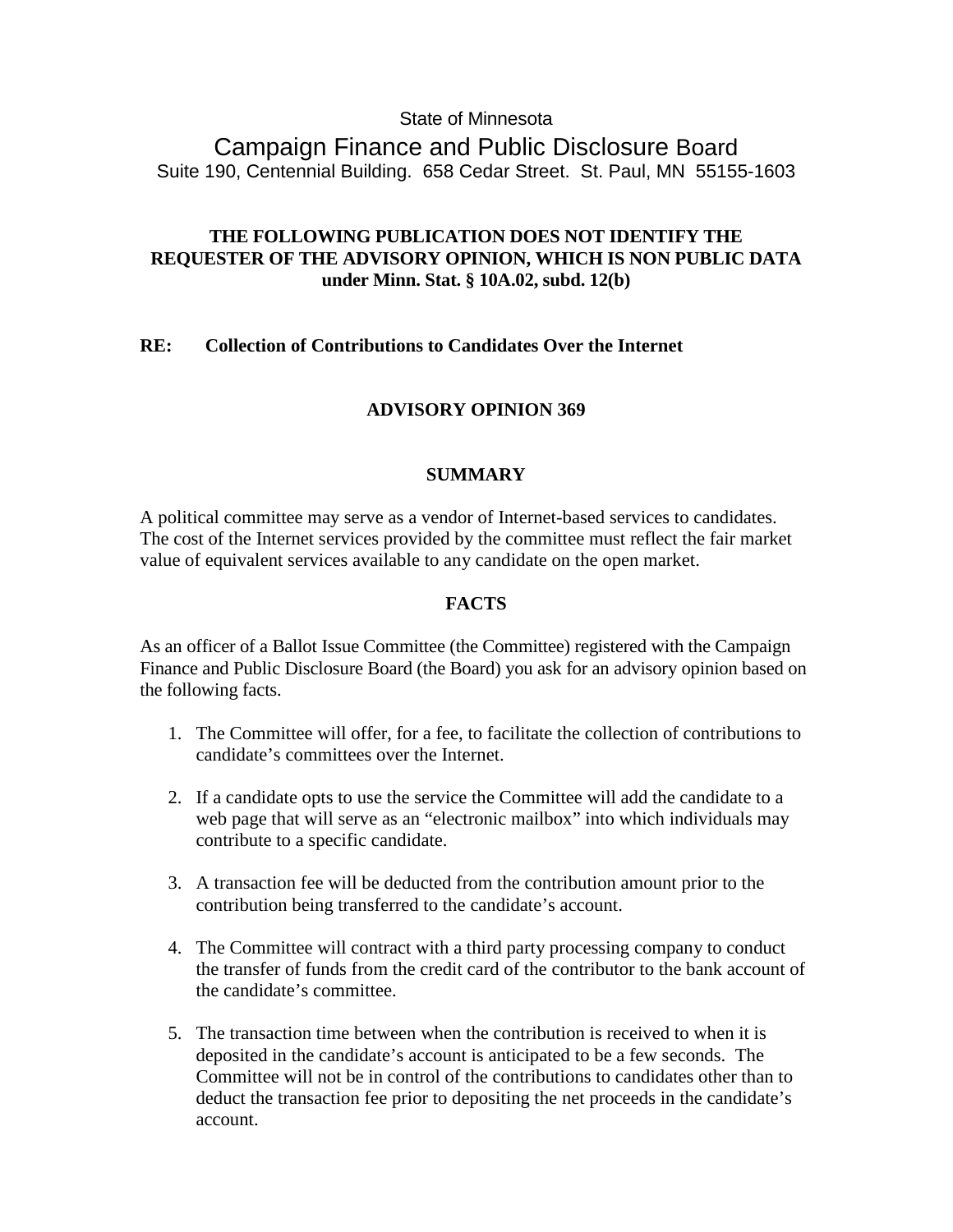- 6. If the candidate has signed the Public Subsidy Agreement the Committee intends to generate an electronic version of the Political Contribution Refund (PCR) receipt that may be printed by the donor from the Internet and used to apply for the PCR from the state.
- 7. The Committee would number the electronic version of the PCR receipts based on paper PCR booklets obtained by the candidate from the Board. The electronic version of the PCR receipt would include an electronic candidate signature.
- 8. The Committee is aware of the issues described in Advisory Opinions 318 and 360, and believes that the service described in this set of facts is similar in concept to the situations described in those two advisory opinions.

### **ISSUE ONE**

May the Committee contract with candidates to provide Internet-based collection and transfer of contributions?

#### **OPINION ONE**

Yes. As described the Committee is in effect becoming a vendor of Internet-based services to candidates who choose to participate. The fee deducted from the contribution by the Committee must be at least equivalent to the fair market value that any candidate would pay to acquire a similar service from a business. If the fee charged by the Committee is less that the fair market value of the service, the difference between the amounts is an in-kind contribution from the Committee to the candidate.

If the Committee accepts corporate contributions (Ballot Question Committees may accept corporate contributions, see Advisory Opinion  $257$  and  $343$ <sup> $1$ </sup> the Committee will be prohibited from making cash or in-kind contributions to candidates. A contribution from a Ballot Question Committee that has accepted corporate contributions to a candidate violates the prohibition on corporate contributions found in Minn. Stat.  $§211B.15$  $§211B.15$  $§211B.15$ , subd.  $2.^2$ 

The requestor notes similarities between the facts of this advisory opinion request and Advisory Opinions 318 and 360. As provided in those advisory opinions and reiterated here, the use of the Internet to collect contributions in no way lessens the record keeping and reporting responsibilities of the candidate's treasurer. The Internet service must provide the treasurer with the date of the contribution, the name and full address of the contributor, and if the contribution is over \$100, the employer or occupation of the

<span id="page-1-0"></span> $1$  On June 30, 2011, the Board revoked Advisory Opinions 257 and 343. The reference to these two advisory opinions is also revoked. However, this advisory opinion did not rely on Advisory Opinions 257 and 369 for its conclusions, and is therefore still representative of the Board's opinions.

<span id="page-1-1"></span> $<sup>2</sup>$  The authority for a Ballot Question Committee to accept a corporate contribution in provided in Minn.</sup> Stat. §211B.15, subd. 4. Footnote added August 10, 2011.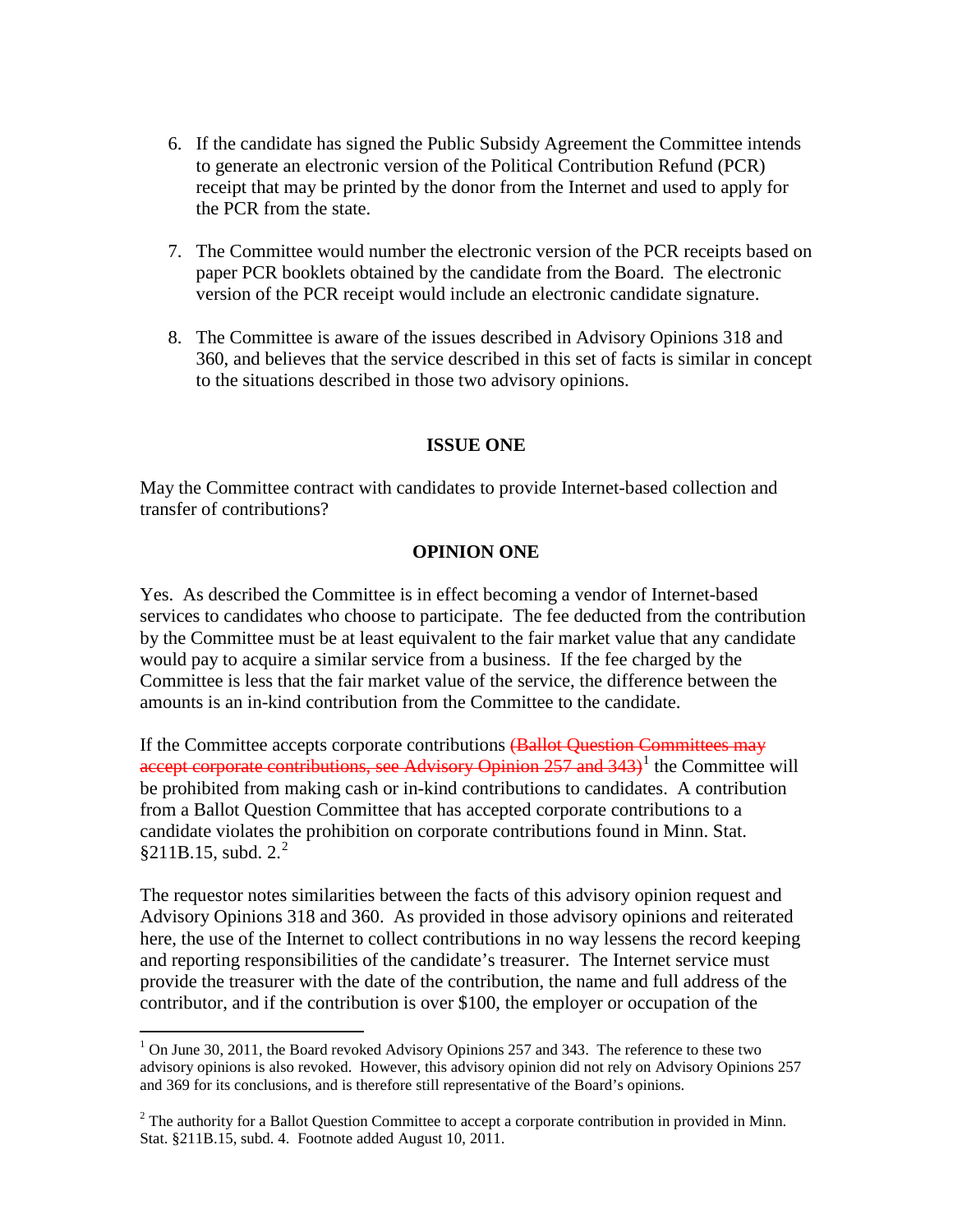contributor. If the required disclosure information is not provided the contribution will need to either be returned to the contributor or forwarded to the Board for deposit in the state elections campaign fund.

The reported value of the contribution is the full amount donated by the contributor before the fee is deducted. The fee deducted by the Committee from the contribution is a campaign expenditure and must be reported by the candidate's committee on periodic reports to the Board.

The candidate's committee treasurer will be responsible to monitor Internet-based contributions and aggregate those contributions with any prior contributions from the individual to insure that contribution and aggregate special source limits are not exceeded. The treasurer will also need to consider Internet-based contributions when monitoring the need to submit a 48 Hour Notice of Large Contribution.

### **ISSUE TWO**

May the Committee generate an electronic version of the PCR receipt for contributors who donate over the Internet?

### **OPINION TWO**

The Department of Revenue administers the submission of PCR receipts as provided in Minn. Stat. §290.06, subd. 23. Although the Board may not offer an advisory opinion on a statutory provision outside of its jurisdiction, it may reference statutes that affect the administration of Chapter 10A. Section 290.06, subd. 23 provides, "A refund of a contribution is allowed only if the taxpayer files a form required by the commissioner and attaches to the form a copy of an official refund receipt form issued by the candidate or party and signed by the candidate, the treasurer of the candidate's principal campaign committee, or the chair or treasurer of the party unit, after the contribution was received". There appears to be no authority to delegate this responsibility to a third party. The Board also notes that the information on a PCR receipt is not public data.

Issued September 13, 2005 /s/ Terri Ashmore

Terri Ashmore, Chair Campaign Finance and Public Disclosure Board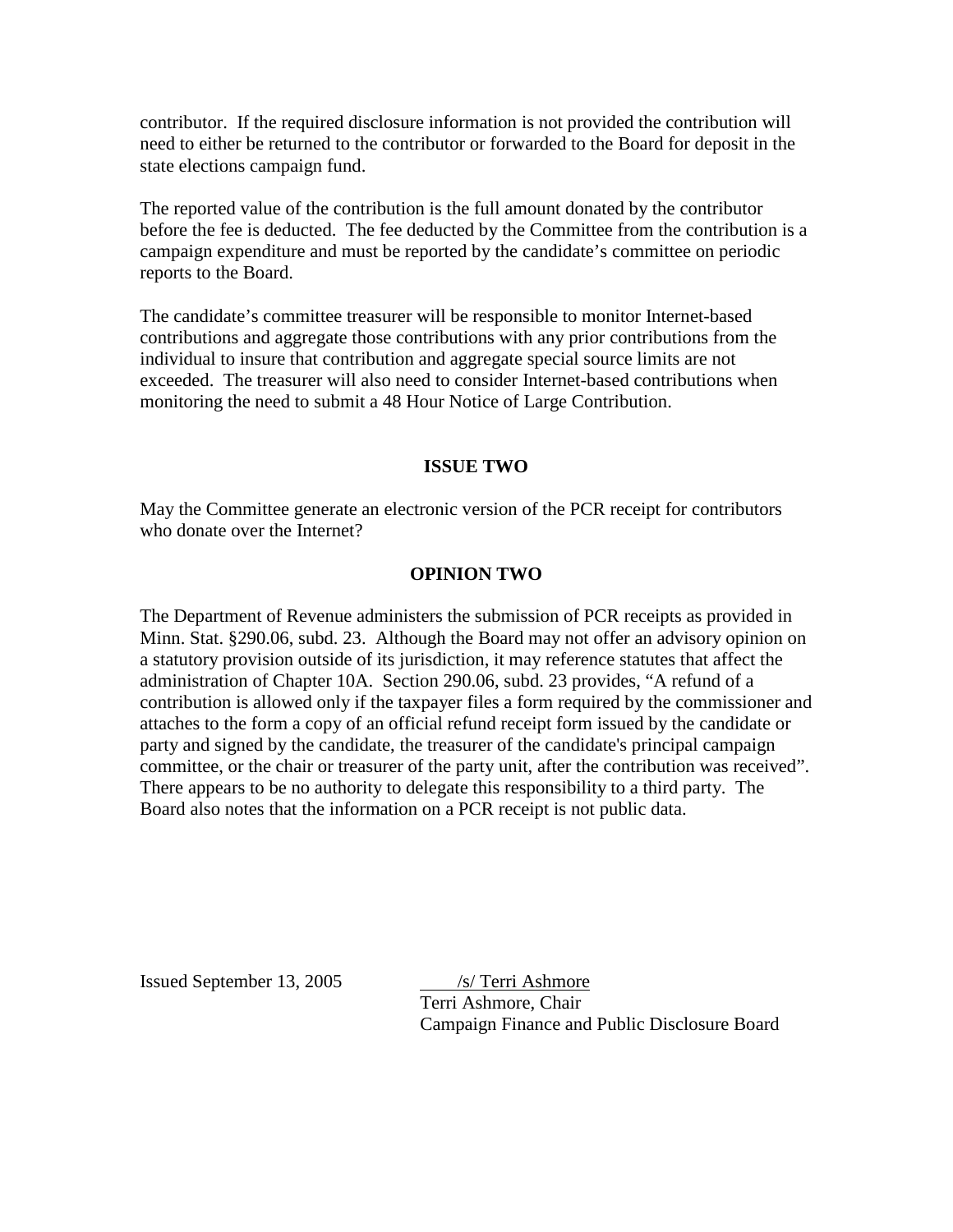#### **Cited Statutes and Administrative Rules**

#### **Minn. Stat. §211B.15 Corporate political contributions.**

Subdivision 1. **Definitions.** For purposes of this section, "corporation" means:

- (1) a corporation organized for profit that does business in this state;
- (2) a nonprofit corporation that carries out activities in this state; or
- (3) a limited liability company formed under chapter 322B, or under similar laws of another state, that does business in this state.

 Subd. 2. **Prohibited contributions**. A corporation may not make a contribution or offer or agree to make a contribution, directly or indirectly, of any money, property, free service of its officers, employees, or members, or thing of monetary value to a major political party, organization, committee, or individual to promote or defeat the candidacy of an individual for nomination, election, or appointment to a political office. For the purpose of this subdivision, "contribution" includes an expenditure to promote or defeat the election or nomination of a candidate to a political office that is made with the authorization or expressed or implied consent of, or in cooperation or in concert with, or at the request or suggestion of, a candidate or committee established to support or oppose a candidate.

#### **Minn. Stat. §290.06**

Subd. 23. **Refund of contributions to political parties and candidates.** (a) A taxpayer may claim a refund equal to the amount of the taxpayer's contributions made in the calendar year to candidates and to a political party. The maximum refund for an individual must not exceed \$50 and for a married couple, filing jointly, must not exceed \$100. A refund of a contribution is allowed only if the taxpayer files a form required by the commissioner and attaches to the form a copy of an official refund receipt form issued by the candidate or party and signed by the candidate, the treasurer of the candidate's principal campaign committee, or the chair or treasurer of the party unit, after the contribution was received. The receipt forms must be numbered, and the data on the receipt that are not public must be made available to the campaign finance and public disclosure board upon its request. A claim must be filed with the commissioner no sooner than January 1 of the calendar year in which the contribution was made and no later than April 15 of the calendar year following the calendar year in which the contribution was made. A taxpayer may file only one claim per calendar year. Amounts paid by the commissioner after June 15 of the calendar year following the calendar year in which the contribution was made must include interest at the rate specified in section 270.76.

 (b) No refund is allowed under this subdivision for a contribution to a candidate unless the candidate: